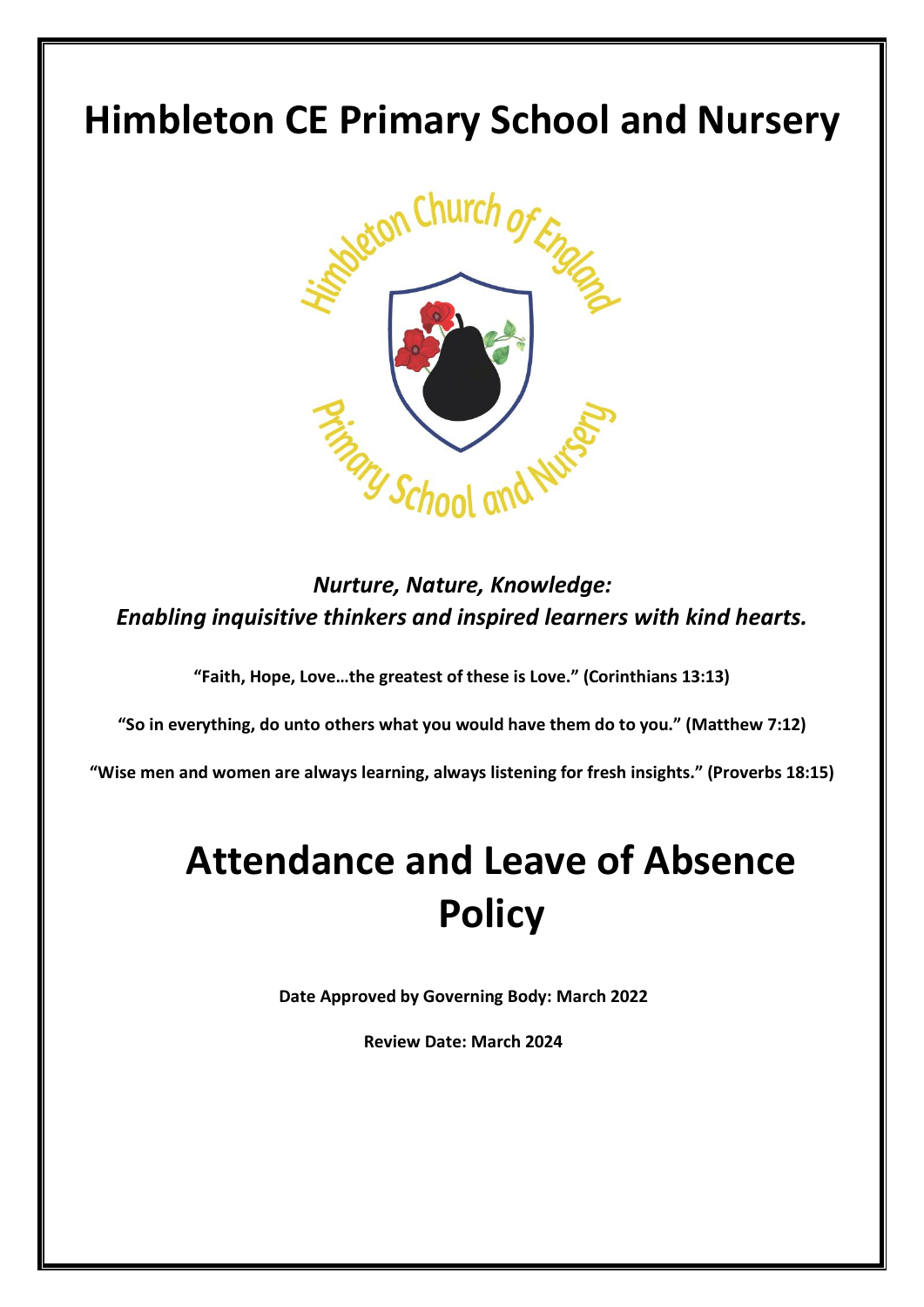### **Himbleton CE Primary School and Nursery Attendance and Leave of Absence Policy**

#### **Rationale**

For children to make the most of the school experience at Himbleton it is important that attendance is regular and sustained. It is our duty to monitor attendance and be assured of the reason for any child to be out of school. Regular reports are made to the Governing Body and the Local Authority regarding attendance. This policy sets out clear guidelines for the management of pupil attendance and absence at Himbleton CE Primary School and Nursery. As a school, our aim is for each pupil's attendance to be at least 97% annually.

#### **Attendance**

Children should be in school by **9.00am** each morning. Any children arriving after this time should report to the school office. Any children arriving in school after **9.10am** will be marked as late.

Medical appointments during school hours require a note or adult verbal message to the class teacher or school office. Children should be signed out of the appropriate book in the entrance lobby by a member of staff. A child sent home due to illness will be signed out and the absence authorised for the remainder of the day.

Absence due to illness should be reported by parents or carers telephoning or emailing the school as early as possible stating the nature of the illness. Children absent from the class at the close of registration should be reported by the Class Teacher to the School Administrator. She will mark the register with an 'I' if the absence is due to illness or 'M' if due to medical reasons. Staff will contact parents and carers when the reason for absence is unknown to investigate.

#### **Leave in Term Time**

This policy supports current legislation, which makes it clear that headteachers may not grant any leave of absence during term time unless there are **exceptional circumstances**. **There is no automatic right to any leave or holiday in term time.** 

Applications for Leave of Absence must be made in writing and sent to school in time for the request to be considered **well before** the desired period of absence. Parents are strongly advised not to finalise any holiday booking arrangement before receiving the school's decision on their request. In any event the request must be received by the school **at least four weeks** before the departure date, to allow sufficient time for appropriate consideration by the Headteacher and governors if necessary.

Each case will be considered individually on its own merits and will take account of:

- the **exceptional** circumstances that have given rise to the request;
- the age of the child;